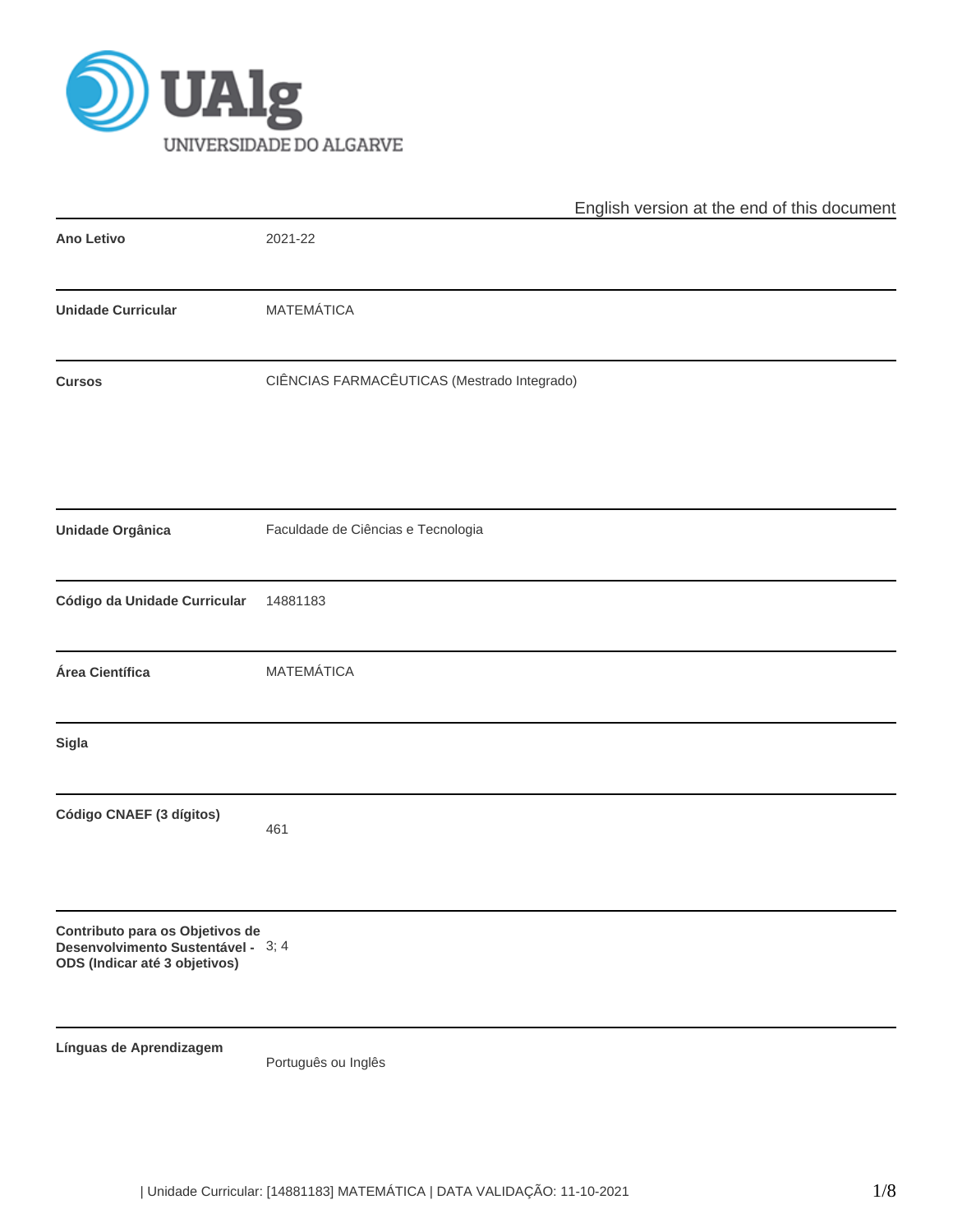

**Modalidade de ensino**

Presencial.

Docente Responsável **Hermenegildo Augusto Vieira Borges de Oliveira** 

| <b>DOCENTE</b>                                 | <b>TIPO DE AULA</b> | <b>TURMAS</b>                      | <b>TOTAL HORAS DE CONTACTO (*)</b> |
|------------------------------------------------|---------------------|------------------------------------|------------------------------------|
| Hermenegildo Augusto Vieira Borges de Oliveira | חד יד               | <b>TP?</b><br>$T4 \cdot TDA \cdot$ | 21T <sup>.</sup> 84TP              |

\* Para turmas lecionadas conjuntamente, apenas é contabilizada a carga horária de uma delas.

| <b>ANO</b> | <b>PERIODO DE FUNCIONAMENTO*</b> | <b>HORAS DE CONTACTO</b> | <b>HORAS TOTAIS DE TRABALHO</b> | <b>ECTS</b> |
|------------|----------------------------------|--------------------------|---------------------------------|-------------|
| $-40$      | ، ب                              | 21T: 42TP                | 156                             |             |

\* A-Anual;S-Semestral;Q-Quadrimestral;T-Trimestral

# **Precedências**

Sem precedências

#### **Conhecimentos Prévios recomendados**

Funções reais de variável real. Continuidade e Limites. Cálculo Diferencial.

#### **Objetivos de aprendizagem (conhecimentos, aptidões e competências)**

Proporcionar uma formação matemática na área do Cálculo Matricial, Análise Matemática e Equações Diferenciais. Pretende-se realizar o estudo da resolução de sistemas de equações lineares usando Cálculo Matricial e a aplicação do Cálculo Diferencial

ao estudo completo de funções reais de variável real. De seguida, pretende-se realizar o estudo do Cálculo Integral, em particular aprender a calcular primitivas e integrais definidos de funções reais de variável real, bem como a sua aplicação no cálculo de áreas de figuras planas limitadas. Por fim, quer-se realizar o estudo de Equações Diferenciais Ordinárias, em particular as de primeira ordem.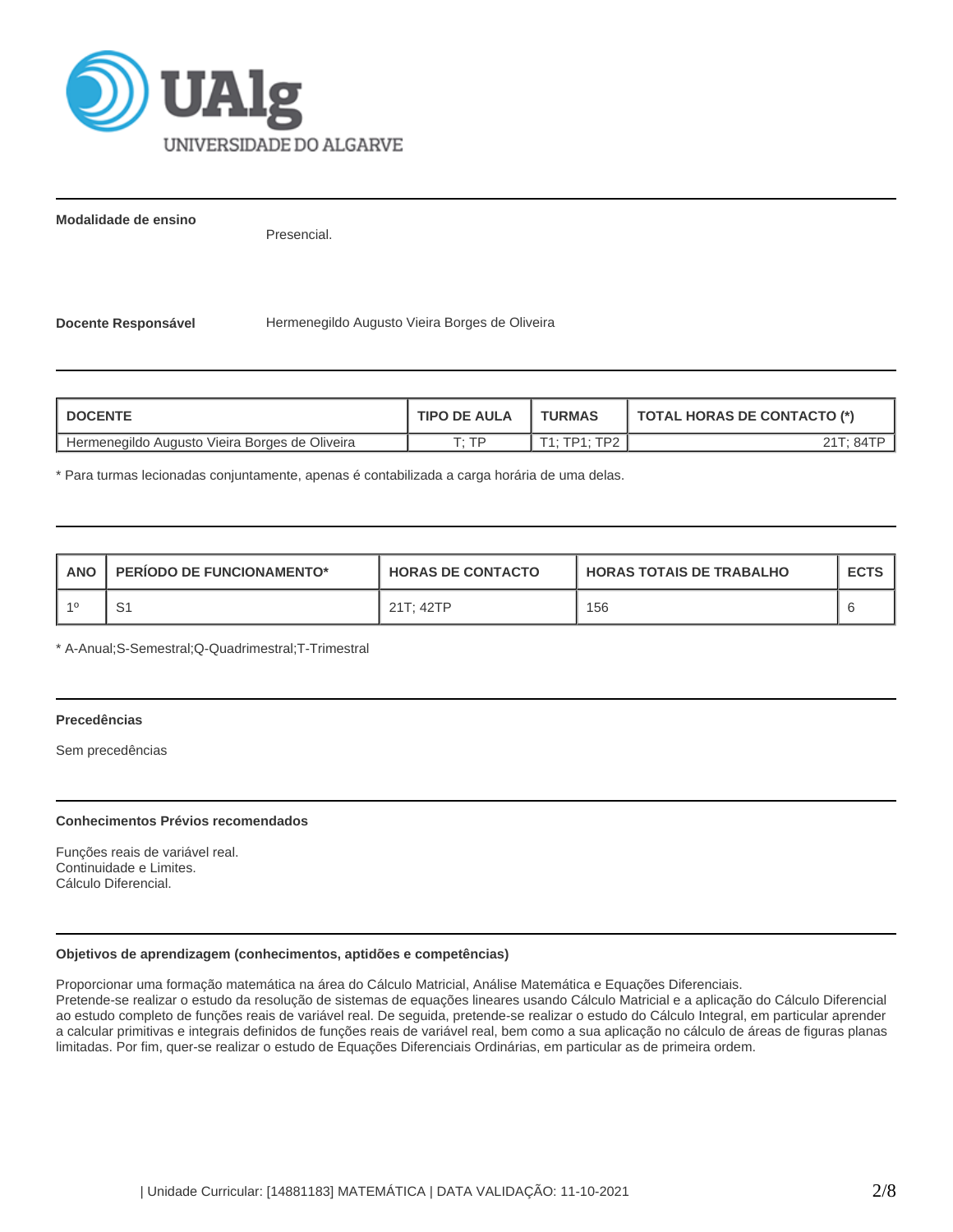

#### **Conteúdos programáticos**

## **Cálculo Matricial**

- 1. Matrizes.
- 2. Operações com matrizes.
- 3. Método de eliminação de Gauss.
- 4. Resolução de sistemas de equações lineares pelo método de Gauss-Jordan.
- 5. Determinantes.
- 6. Resolução de sistemas de equações lineares usando determinantes.

#### **Estudo de funções reais de variável real**

- 1. Revisões de funções elementares.
- 2. Revisões de Cálculo Diferencial.
- 3. Aplicações do Cálculo Diferencial ao estudo gráfico de funções.

#### **Cálculo Integral**

- 1. Primitivas
- 2. Método de primitivação por partes.
- 3. Método de primitivação por substituição.
- 4. Primitivas de funções racionais.
- 5. Integral definido.
- 6. Cálculo de áreas.

#### **Equações Diferenciais Ordinárias**

- 1. Equações diferenciais de variáveis separáveis.
- 2. Equações diferenciais lineares de primeira ordem.
- 3. Equações diferenciais exactas.
- 4. Problema de Cauchy.
- 5. Aplicações em Ciências Farmacêuticas.

#### **Metodologias de ensino (avaliação incluída)**

Nas aulas, abordaremos os vários tópicos do programa de forma sequencial, mas tendo em conta, sempre que possível, as relações e os múltiplos pontos de contacto entre os temas. As aulas teóricas serão leccionadas de forma expositiva, prestando uma especial atenção à compreensão dos conceitos com recurso a exemplos ilustrativos e à demonstração dos resultados relevantes. As aulas teórico-práticas serão dedicadas à resolução de exercícios e problemas que permitirão uma melhor apreensão dos conteúdos programáticos da disciplina. A avaliação final terá por base a realização de dois testes escritos, os quais se realizarão no horário de uma das aulas teórico-práticas, ou um exame final escrito. O aluno que, em cada um dos testes, tiver uma classificação superior ou igual a 7 valores e conseguir uma média, nos dois testes, superior ou igual a 9,5 valores fica dispensado do exame final. Os momentos de avaliação decorrerão de forma presencial, ou poderá ser requirida verificação presencial.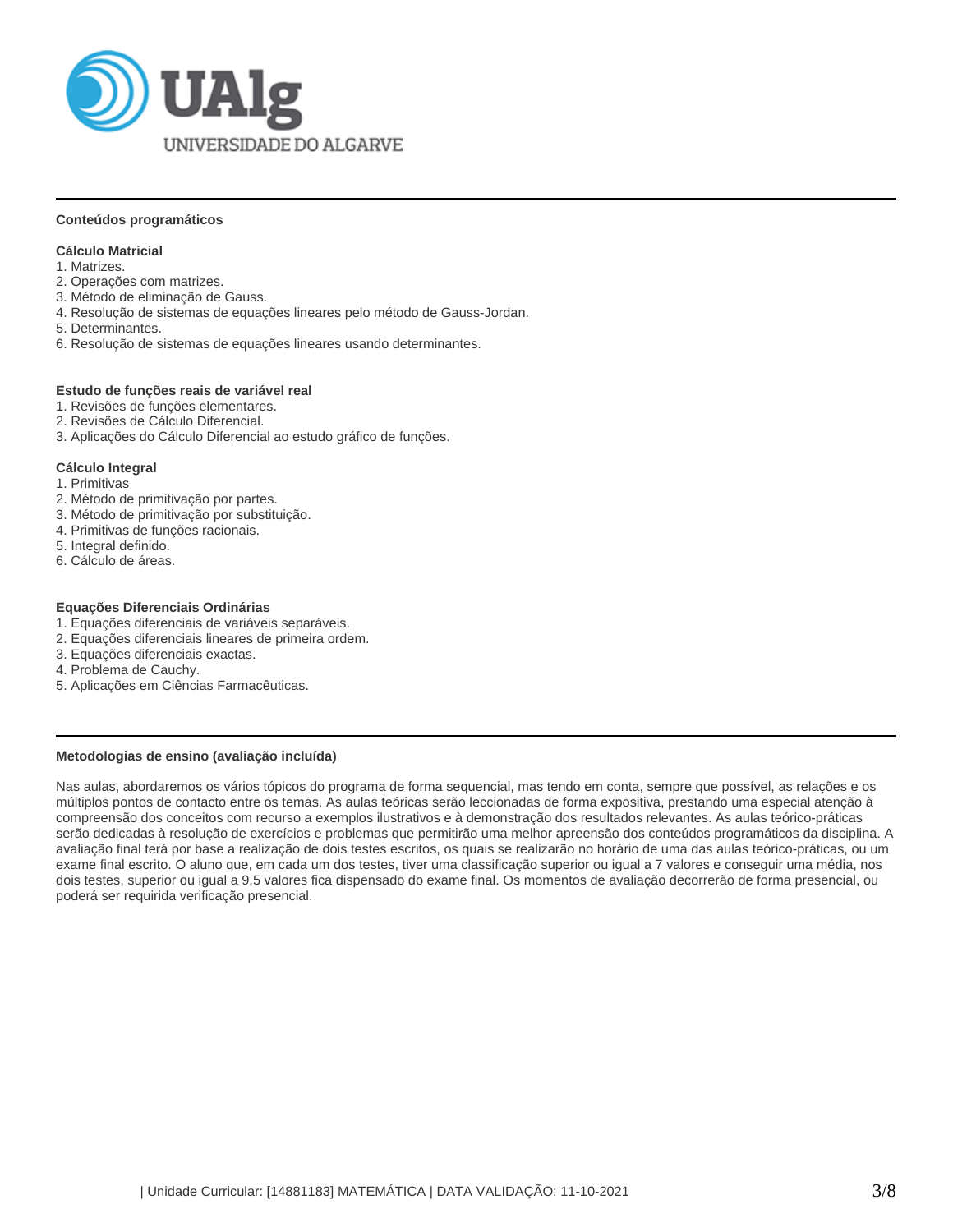

### **Bibliografia principal**

Álgebra Linear

- 1. L. T. Magalhães, Álgebra Linear como Introdução à Matemática Aplicada, Texto Editora, 1989.
- 2. António Monteiro, Álgebra Linear e Geometria Analítica, Editora McGraw-Hill, 2001.

Análise Matemática

- 1. H.B. de Oliveira, Apontamentos de Análise Matemática em R (apontamentos do Professor)
- 2. B. Demidovitch, Problemas e Exercícios de Análise Matemática.
- 3. T. Apostol, Cálculo, I e II. Reverté, 1993.

Equações Diferenciais Ordinárias

- 1. H.B. de Oliveira, Apontamentos de Equações Diferenciais Ordinárias (apontamentos do Professor)
- 2. M. Krasnov, A. Kiselov, G. Makarenko. A Book of Problems in Ordinary Differential Equations. Vechia Chkola, 1981.
- 3. R. Bronson, Moderna introdução às equações diferenciais. McGraw-Hill, 1993.

Aplicações

- 1. J. Lima, F. Caramelo, J. Couceiro, R. Reis, F. Veiga, Biomatemática: uma introdução para o curso de medicina.
- 2. C. Neuhauser, Calculus for Biology and Medicine.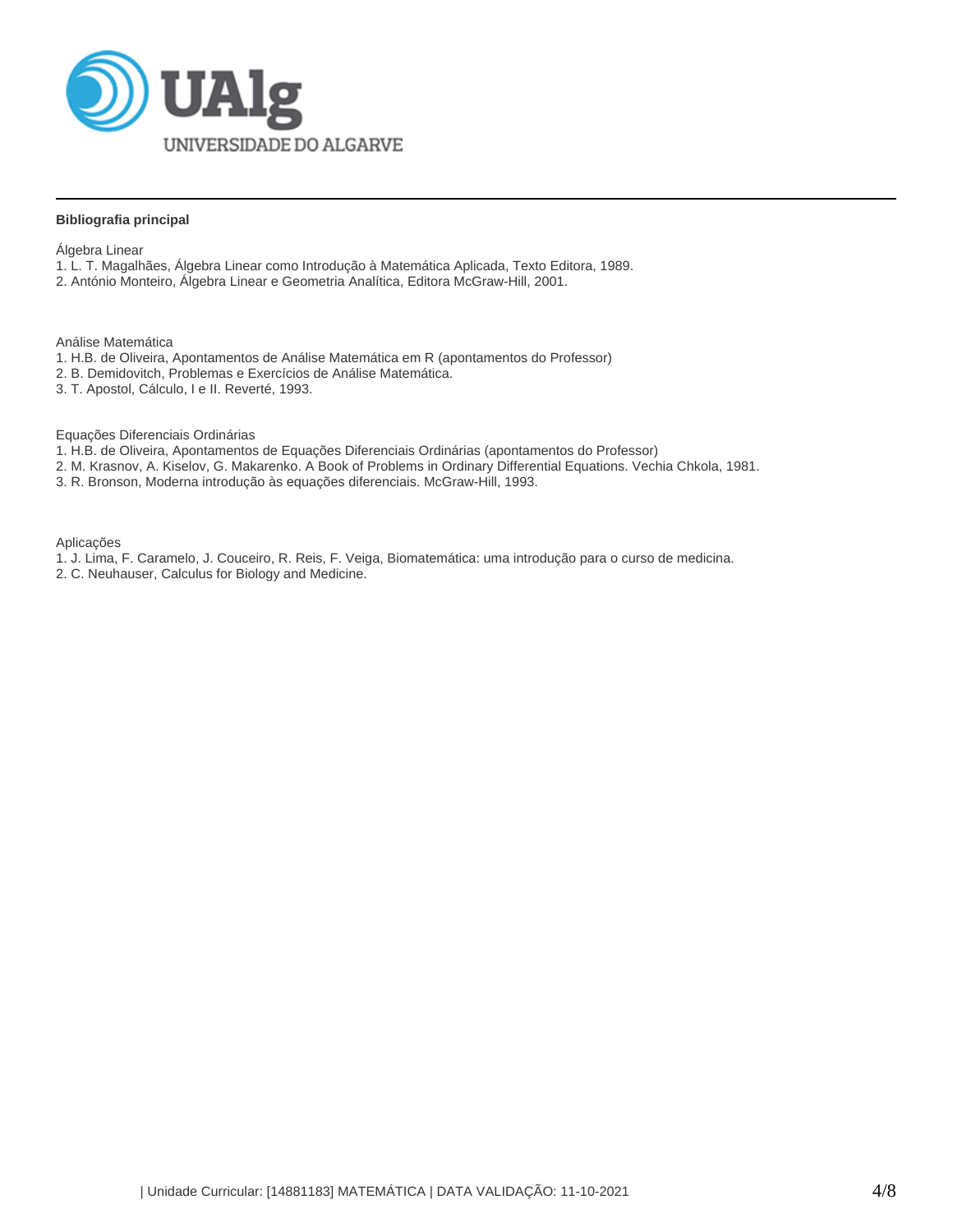

| <b>Academic Year</b>                                                                                   | 2021-22                                       |
|--------------------------------------------------------------------------------------------------------|-----------------------------------------------|
| <b>Course unit</b>                                                                                     | <b>MATHEMATICS</b>                            |
| <b>Courses</b>                                                                                         | PHARMACEUTICAL SCIENCES (Integrated Master's) |
| <b>Faculty / School</b>                                                                                | FACULTY OF SCIENCES AND TECHNOLOGY            |
| <b>Main Scientific Area</b>                                                                            |                                               |
| Acronym                                                                                                |                                               |
| <b>CNAEF code (3 digits)</b>                                                                           | 461                                           |
| <b>Contribution to Sustainable</b><br><b>Development Goals - SGD</b><br>(Designate up to 3 objectives) | 3; 4                                          |
| Language of instruction                                                                                | Portuguese or English                         |
| <b>Teaching/Learning modality</b>                                                                      | Presential.                                   |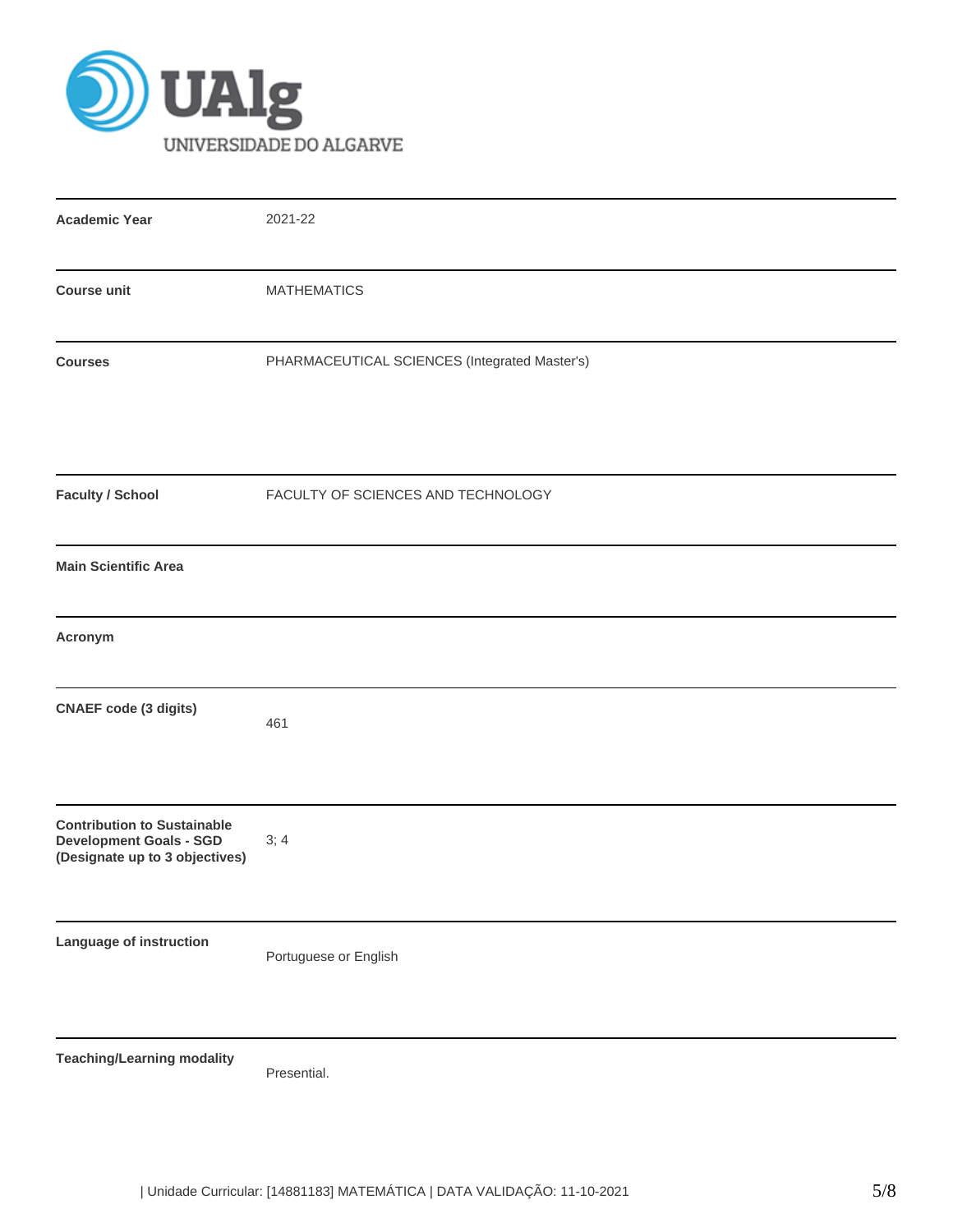

**Coordinating teacher** Hermenegildo Augusto Vieira Borges de Oliveira

| Teaching staff                                 | Type  | <b>Classes</b> | Hours (*  |
|------------------------------------------------|-------|----------------|-----------|
| Hermenegildo Augusto Vieira Borges de Oliveira | ். TD | T1: TP1: TP2   | 21T: 84TP |

\* For classes taught jointly, it is only accounted the workload of one.

| Con |   | $\overline{\mathbf{r}}$ |    | <u>те</u> |    |    |    | otal |
|-----|---|-------------------------|----|-----------|----|----|----|------|
|     | └ |                         | ١К | Ш         | ШC | IЮ | ШΟ |      |

T - Theoretical; TP - Theoretical and practical ; PL - Practical and laboratorial; TC - Field Work; S - Seminar; E - Training; OT - Tutorial; O - Other

#### **Pre-requisites**

no pre-requisites

## **Prior knowledge and skills**

Real functions of real variable. Continuity and limits. Differential calculus.

#### **The students intended learning outcomes (knowledge, skills and competences)**

Provide mathematical training in the areas of Matrix Calculus, Mathematical Analysis and Differential Equations. It is intended to carry out the study of the resolution of systems of linear equations using Matrix Calculus and the application of Differential Calculus to the study of real functions of real variable. Then, it is intended to carry out the study of Integral Calculus, in particular to learn how to calculate antiderivatives and definite integrals of real functions of real variable, as well as their application in the calculation of areas of bounded plane figures. Finally, we want to carry out the study of Ordinary Differential Equations, particularly the first-order equations, and their applications in Pharmaceutical Sciences as well.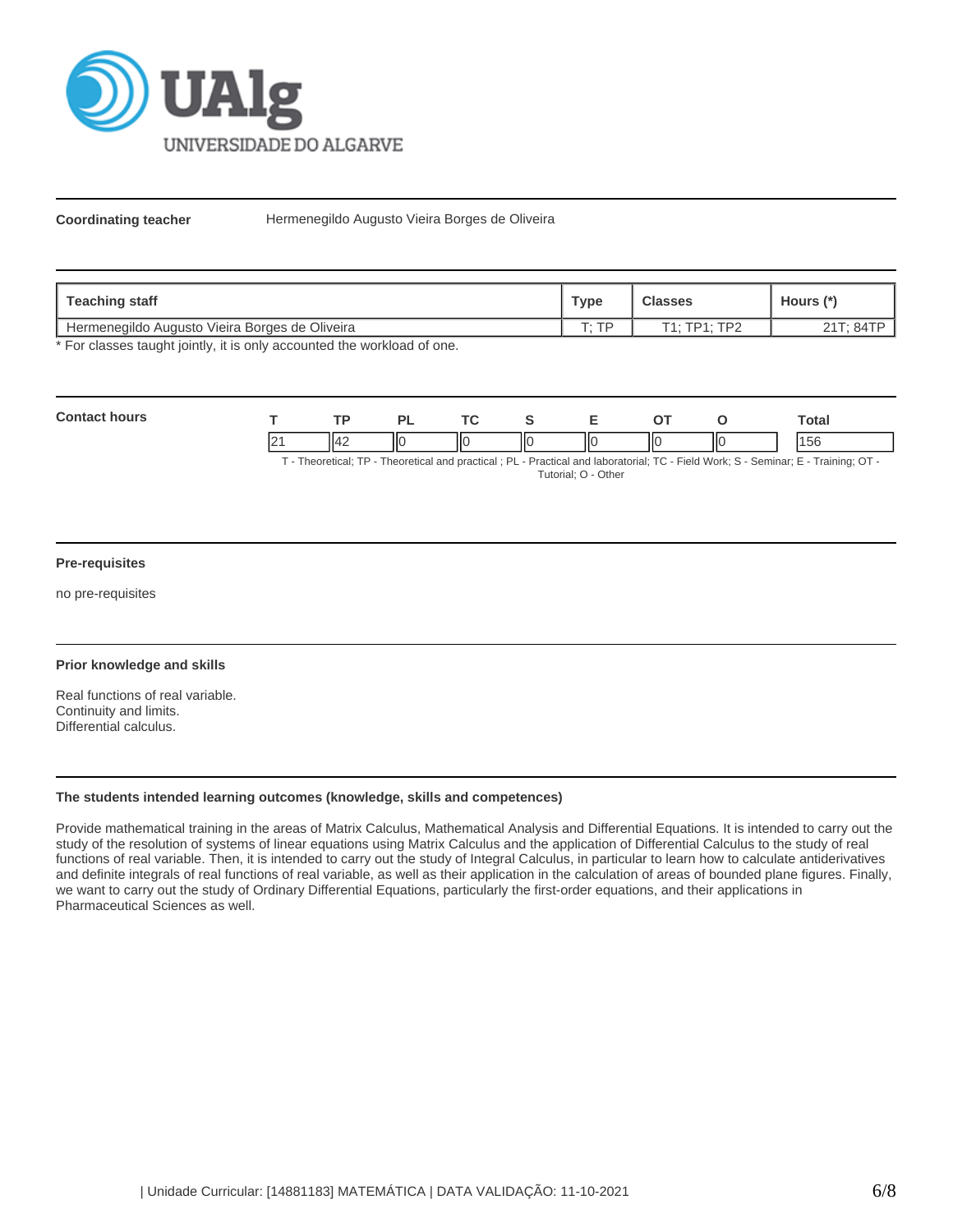

#### **Syllabus**

Matrix Calculus

- 1. Matrices.
- 2. Matrix operations.
- 3. Gaussian elimination method.
- 4. Resolution of systems of linear equations by the Gauss-Jordan method.
- 5. Determinants.
- 6. Resolution of systems of linear equations using determinants.

Study of real functions of real variable

- 1. Revisions of elementary functions.
- 2. Revisions of Differential Calculus.
- 3. Applications of Differential Calculus to the graphical study of functions.

Integral Calculus

- 1. Primitives
- 2. Method of primitivation by parts.
- 3. Method of primitivation by substitution.
- 4. Primitives of rational functions.
- 5. Definite integral.
- 6. Calculation of areas.

Ordinary Differential Equations

- 1. Differential equations of separable variables.
- 2. First order linear differential equations.
- 3. Exact differential equations.
- 4. Second order linear differential equations with constant coefficients.

5. Cauchy's problem.

6. Applications in Pharmaceutical Sciences.

#### **Teaching methodologies (including evaluation)**

In classes, we will address the various topics of the program sequentially, but taking into account, whenever possible, the relationships and multiple points of contact between the themes. Theoretical classes will be lectured in an expository way, paying special attention to the understanding of the concepts using illustrative examples and the proof of relevant results. The theoretical-practical classes will be dedicated to solving exercises and problems that will allow a better understanding of the syllabus of the discipline. The final assessment will be based on two written tests, which will take place during one of the theoretical-practical classes, or a final written exam. The student who, in each of the tests, has a classification greater than or equal to 7 values and achieves an average, in both tests, greater than or equal to 9.5 values, is exempt from the final exam. The evaluation moments will take place in person, and in person verification may be required.